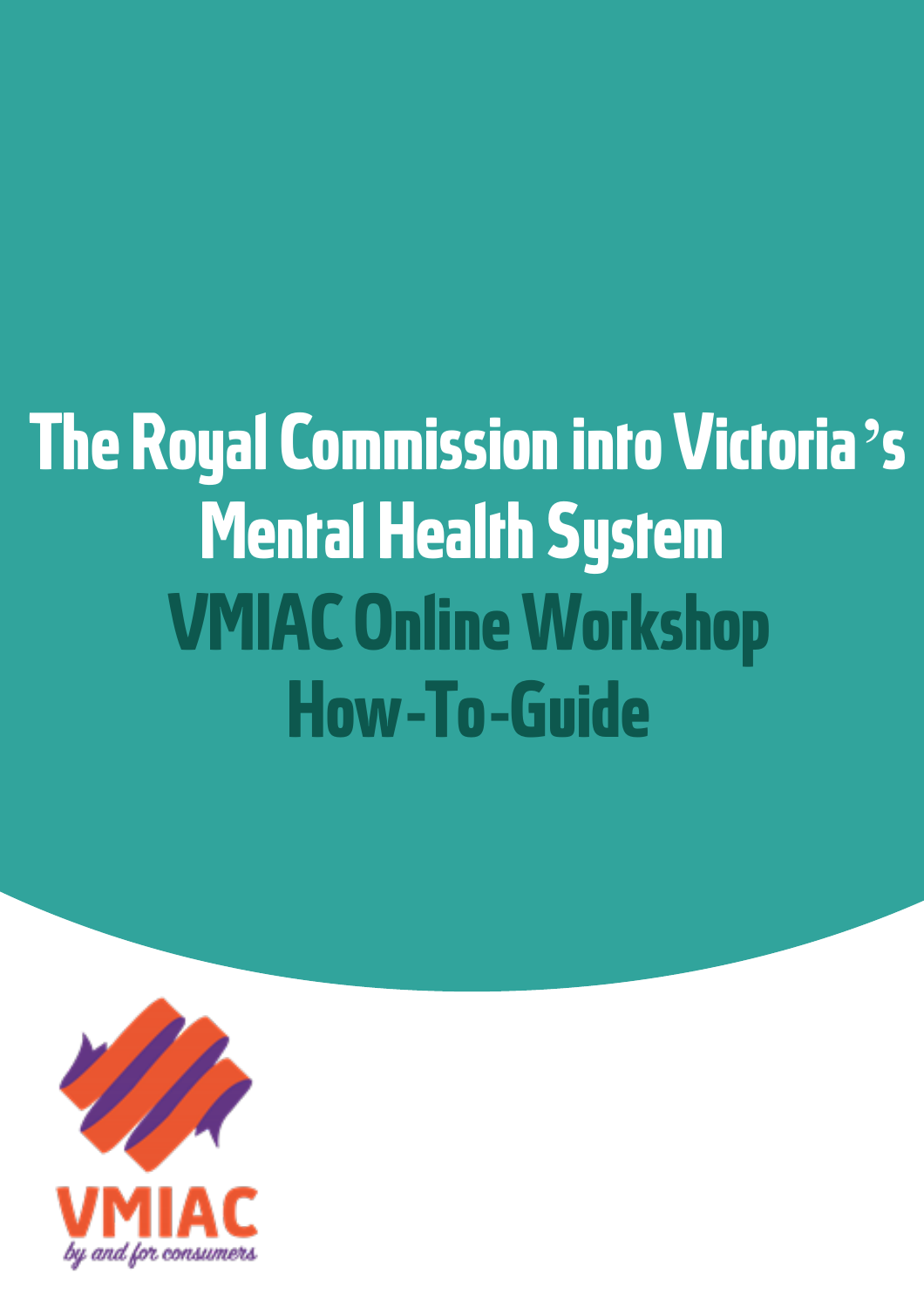# **Why Are The Workshops Online?**

In early 2020, VMIAC had planned to undertake face-to-face Royal Commission workshops. This would have involved travelling out to metropolitan, regional and rural parts of Victoria, and engaging with isolated and potentially vulnerable communities.

Due to the COVID-19 pandemic, we have made the difficult but necessary decision to cancel all face-to-face consultations. We are transitioning to an online workshop format to comply with current public health requirements regarding restricted public gathering sizes and social distancing measures.

The workshops will be held using Zoom, a remote video conferencing service. It's a lot like Skype, except that it allows for more people to join the conversation. It's so important that we stay connected during this uncertain and isolating time.

You will be paid for attending and contributing to the workshop. We hope that you can come along! There are alternative options for contributing if you can't attend the online workshops. Please contact **rcsupport@vmiac.org.au** to discuss these options.

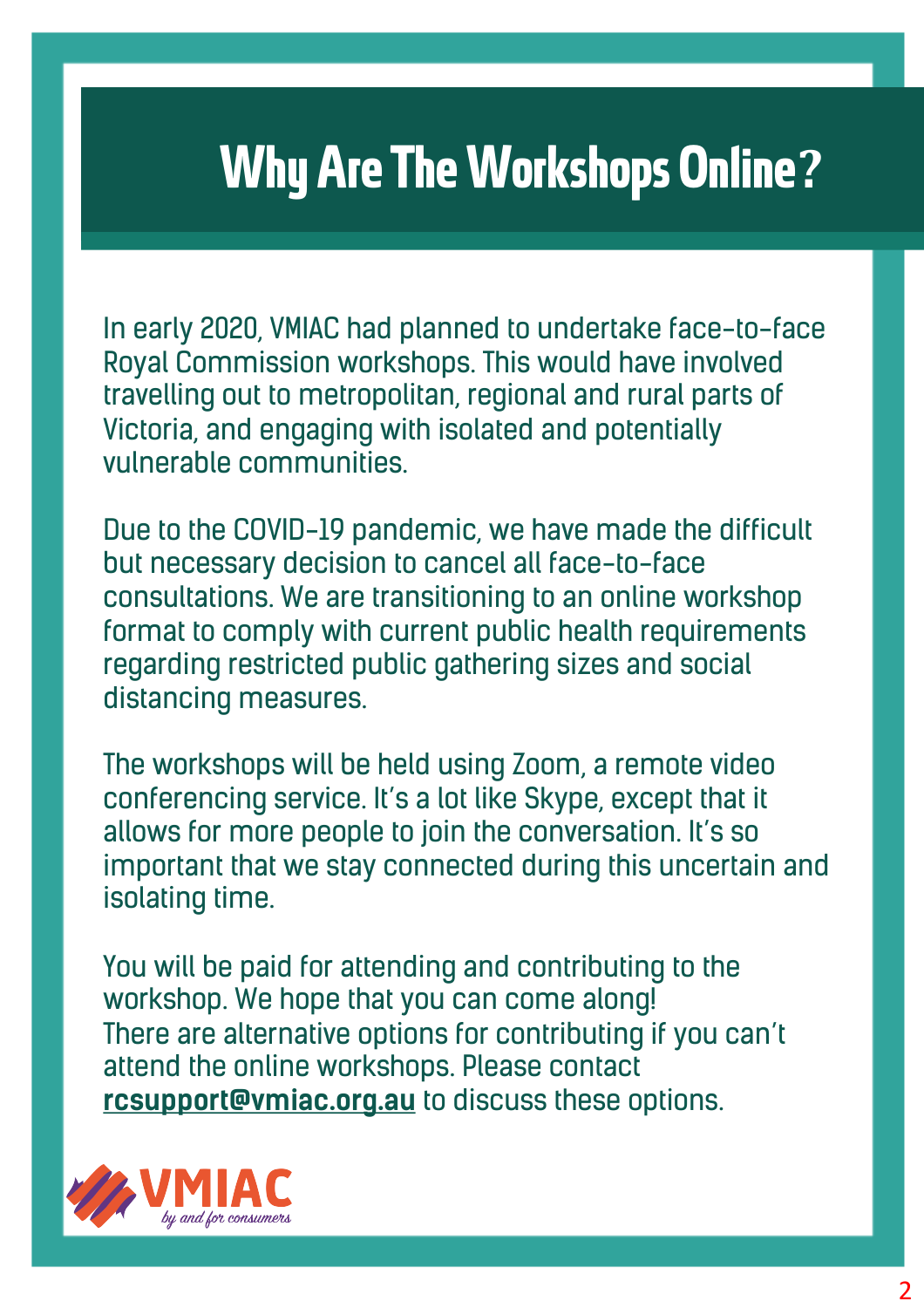# **The Workshops**

We are holding three Royal Commission online workshops. Each workshop is slightly different. They will all deal the different recommendations made in the Royal Commission into Victoria's Mental Health system Interim Report, but their topics of conversation will vary.

### **What are the recommendations?**

The Royal Commission has made nine recommendations in their report. These recommendations look at ways to reform and enhance existing mental health services, as well as ideas for entirely new services within the system.

To find out more about the recommendations and read the interim report, please head to our website https://www.vmiac.org.au/the-royal-commissionsrecommendations/

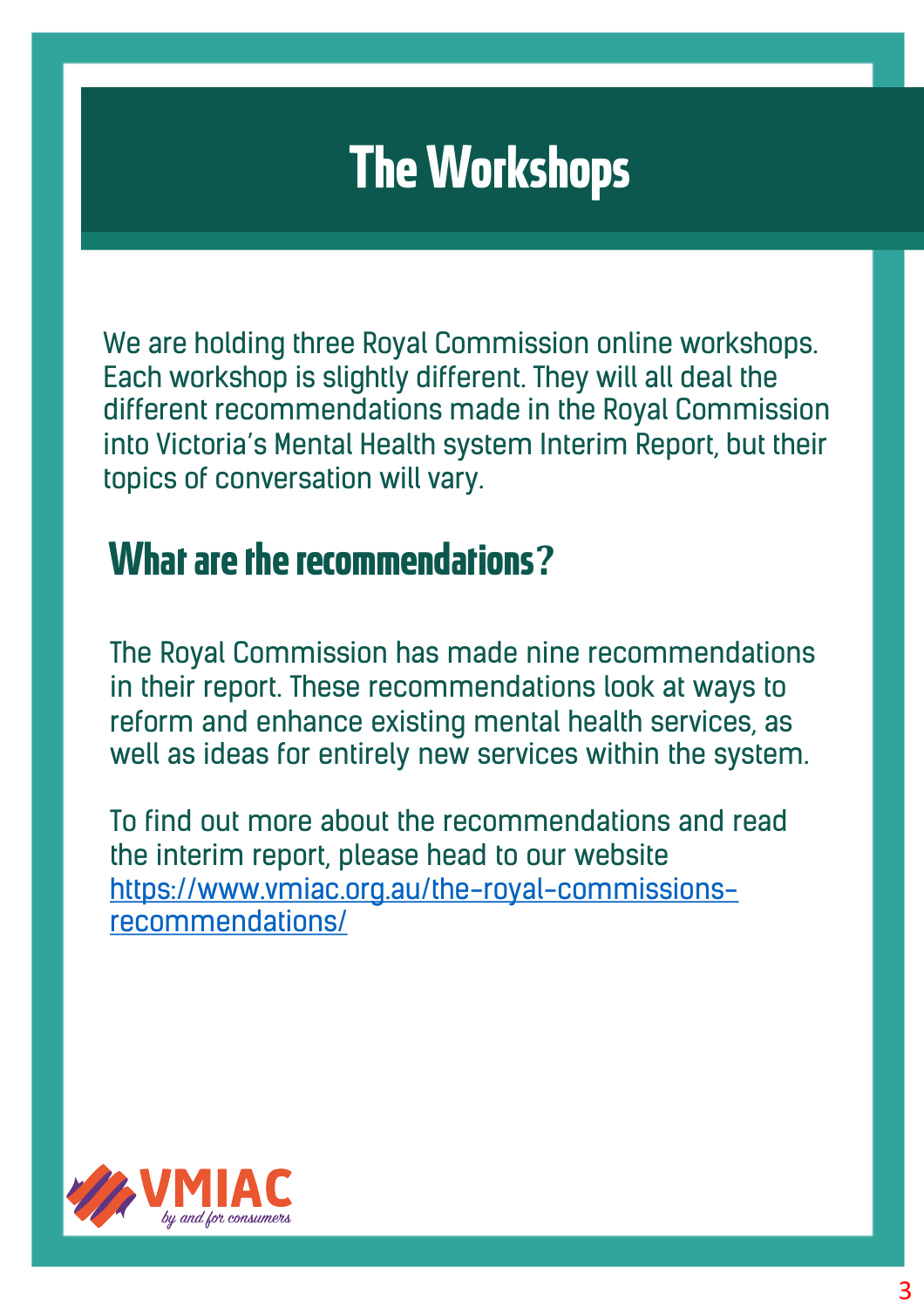### **Wednesday 1 April: Workshop 1**

10:00am-12pm – Recommendations 2 & 7: Improving and Reforming Existing Services https://www.eventbrite.com.au/e/vmiac-online-workshoproyal-commission-on-victorias-mental-health-systemtickets-100207625706

### **[Thursday 2 April: Workshop 2](https://www.eventbrite.com.au/e/vmiac-online-workshop-royal-commission-on-victorias-mental-health-system-tickets-100207625706)**

10:00am-12pm – Recommendation 1: Implementing New and Innovative Services https://www.eventbrite.com.au/e/vmiac-online-workshop-royalcommission-on-victorias-mental-health-system-tickets-100214849312

### **[Wednesday 15 April: Workshop 3](https://www.eventbrite.com.au/e/vmiac-online-workshop-royal-commission-on-victorias-mental-health-system-tickets-100214849312)**

10:00am-12pm – Recommendations 5 & 6: Creating a Lived Experience Workforce https://www.eventbrite.com.au/e/vmiac-online-workshop-royalcommission-on-victorias-mental-health-system-tickets-[100215697850](https://www.eventbrite.com.au/e/vmiac-online-workshop-royal-commission-on-victorias-mental-health-system-tickets-100215697850)

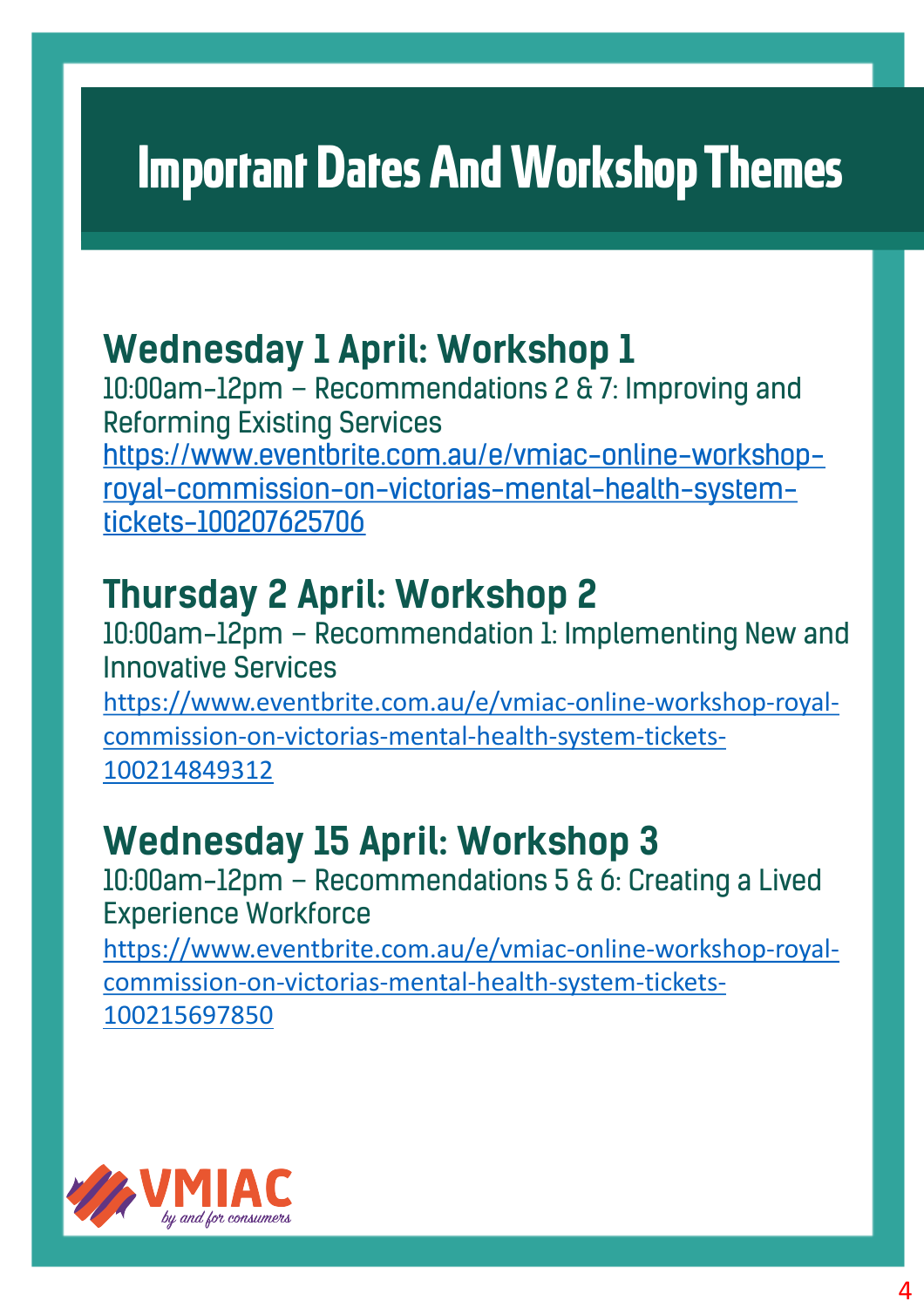### **Step one: Expression of interest**

Express your interest in attending the workshops by signing up to our designated Eventbrite pages shown on page 4.

Alternatively, please RSVP via email: **rcsupport@vmiac.org.au**, or telephone: (03) 9390 9300.

Please note: To be involved, you must live in Victoria and have a lived experience of Victoria's mental health system.



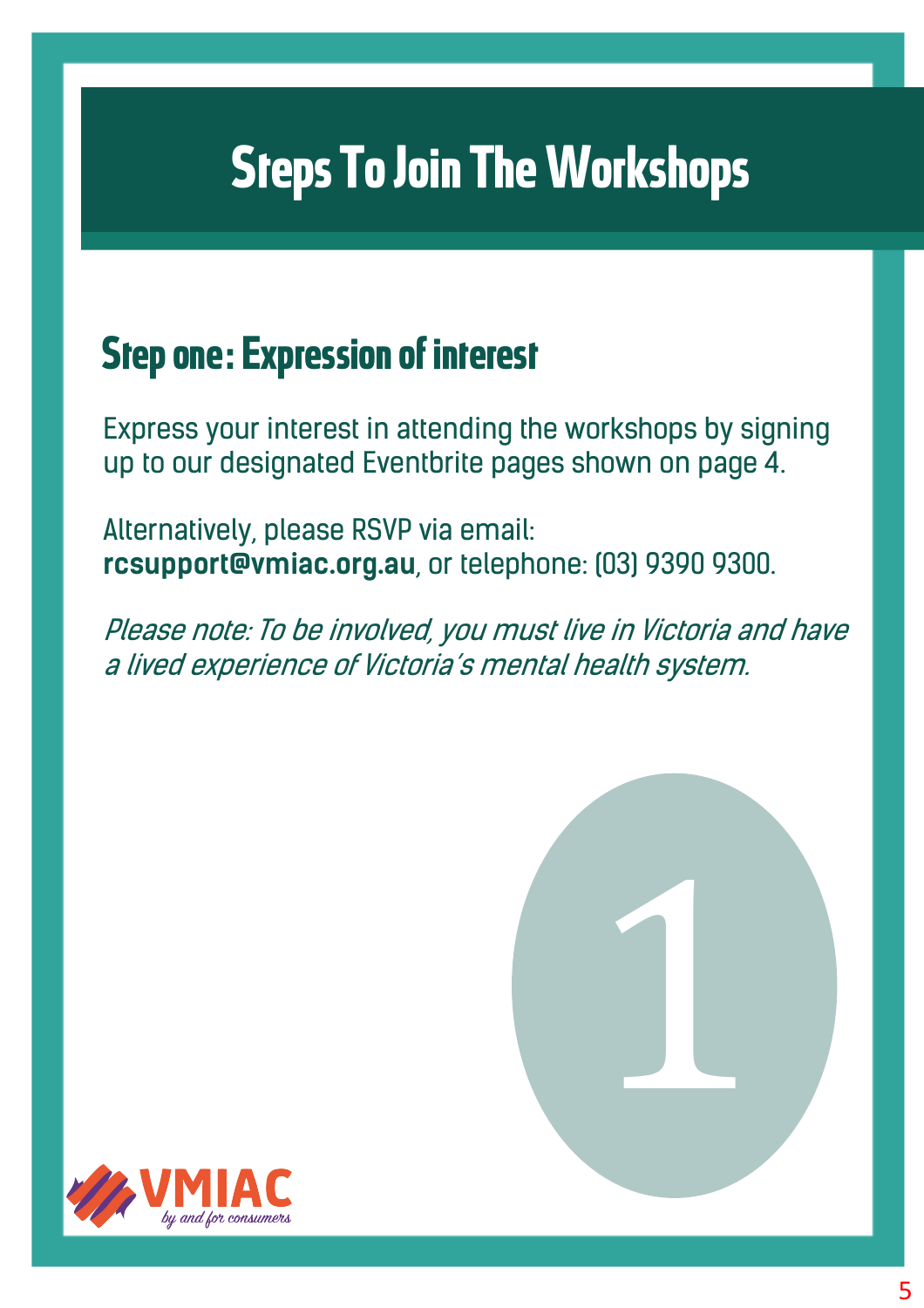# **Step two: Download the Zoom app**

You can use Zoom on your computer (Windows and Mac) or mobile phone (Android, iOS and Blackberry).

## **Download instructions:**

- Windows & iOS: Download the Zoom desktop client: **https://zoom.us/support/download**
- [Android: Download the Zoom Cloud Me](https://zoom.us/support/download)etings app on Google Play
- iOS: Download the Zoom Cloud Meetings app on App Store
- BlackBerry: Download the Zoom Cloud Meetings app on BlackBerry World

d Meetings app<br>ading the Zoor<br>port staff at<br>300. If you require further assistance downloading the Zoom application, please contact our Peer Support staff at **rcsupport@vmiac.org.au** or (03) 9380 9300.

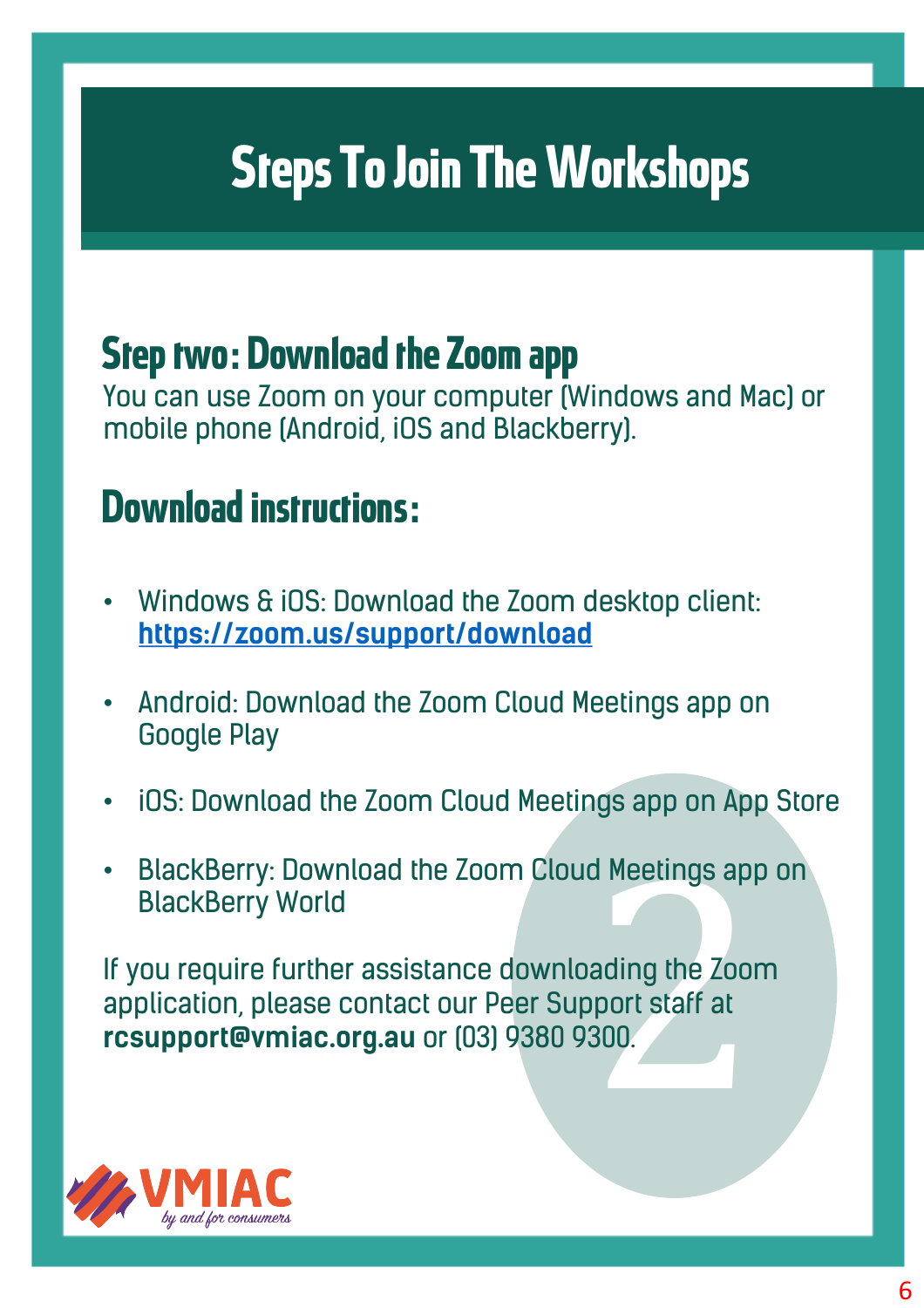# **Step three: Accept VMIAC's Zoom meeting request**

Before the meeting starts, VMIAC will send a hyperlink to your preferred contact email address or phone number. Open the link to join the meeting. Once you open the link, you will be taken to the Zoom app, where you will be asked to enter a meeting number and password. It will look something like this:

#### **Meeting ID: 123 456 789 Password: 654321**

Please have your microphone turned off and make your attendance known to the facilitators through the chat function.

their Help Centhis is done: The Zoom website has Video Tutorials in their Help Center if you would prefer to first be shown how this is done: **https://support.zoom.us/hc/en-us**

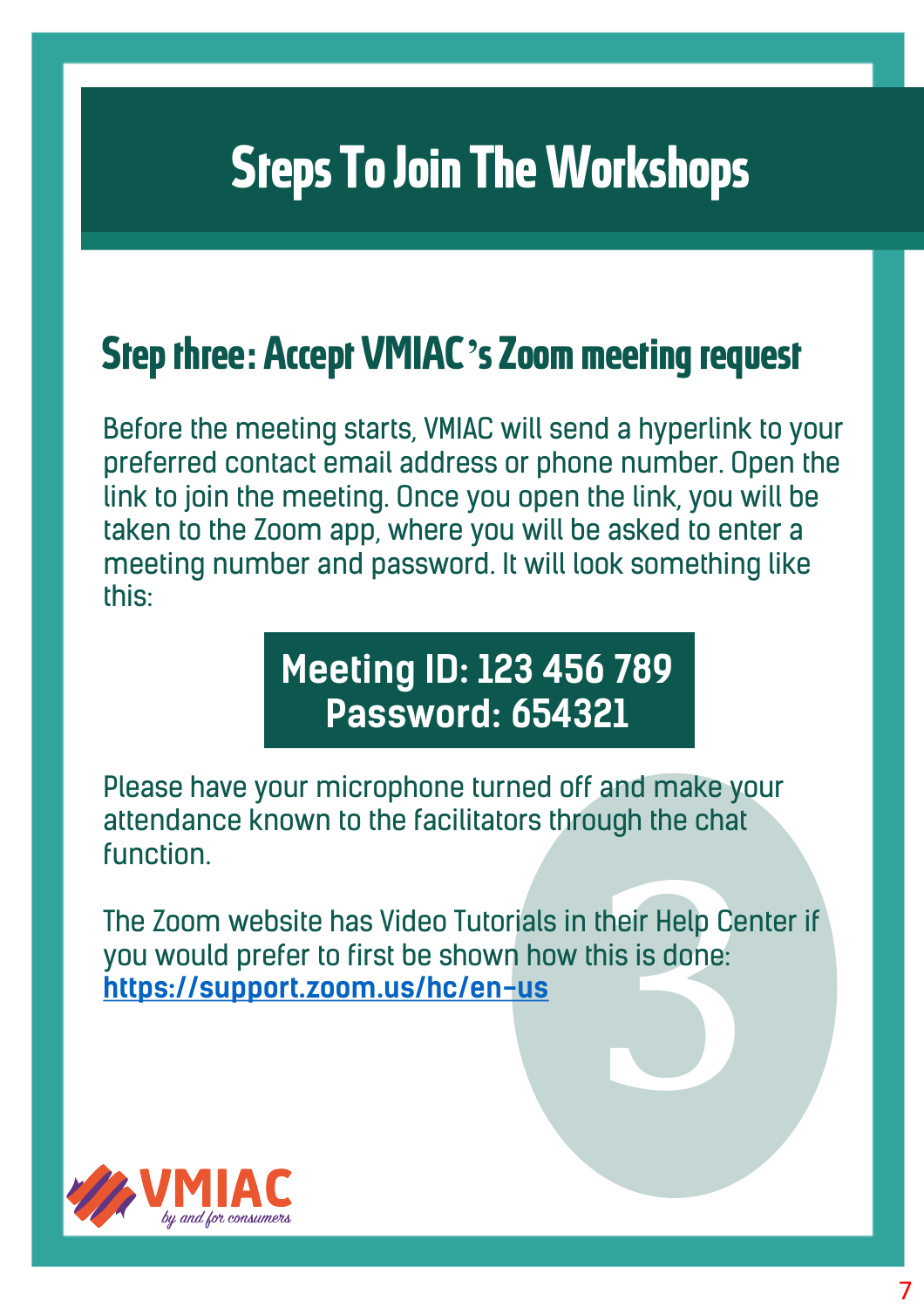### **Step four: Participate in the workshop**

Once you have joined the Zoom meeting, you can start participating in the workshop!

The workshop will be facilitated by two VMIAC lived experience staff and take the form of a guided discussion. The staff will introduce themselves first and then encourage you to introduce yourselves to each other.

There will be group exercises and discussions to get you thinking about the Interim Report's recommendations. There will be opportunities both to reflect and share your insights and opinions on mental health service reform.

regarding the<br>through the ch<br>n you can unn<br>discription When you have some feedback to make regarding the discussion, just let the facilitators know through the chat function and they will let you know when you can unmute your microphone.

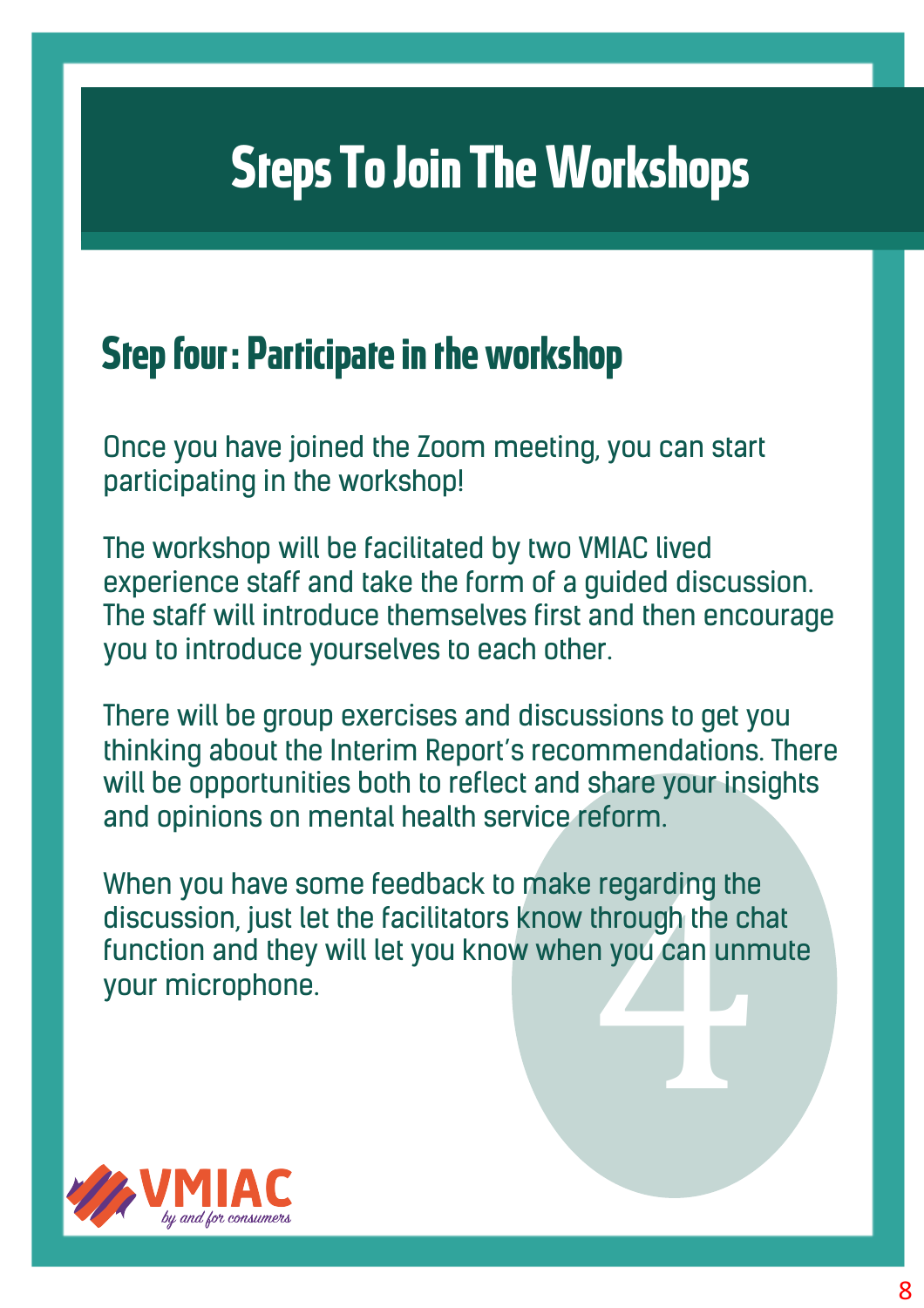## **Step four: Participate in the workshop**

Key topics of discussion will include:

• **What does an ideal mental health system look like? How would you like services to run?**

If there are any topics not raised in the Zoom workshops that you would like to discuss, please write and address a submission to **rcsupport@vmiac.org.au**, or fill in the survey on our website.

**Please note: Remuneration applies to online workshop attendance only. You will not be remunerated for other submission methods.** 4